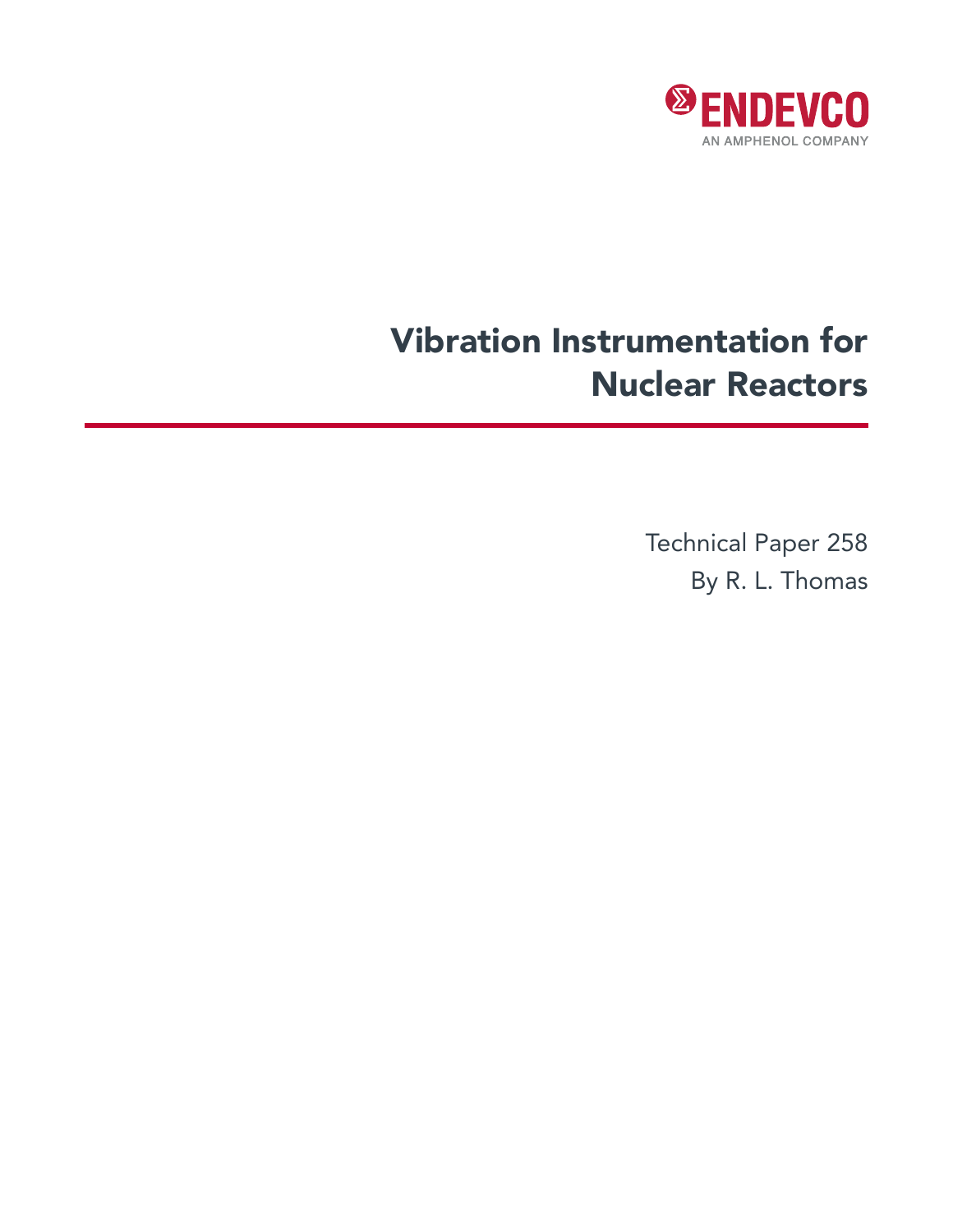# VIBRATION INSTRUMENTATION FOR NUCLEAR REACTORS

R. L. Thomas Endevco, Division of Becton, Dickinson and Company

# **INTRODUCTION**

Many of the malfunctions to which reactors ore subject first manifest themselves by changes in vibration levels. The reactor, however, presents one of the most hostile environments in which the sensors could ever by expected to operate. In addition, the consequences of failure, and the difficulty or impossibility of repair and maintenance place an extremely high priority on reliability. Granted, this extreme situation does not apply to all vibration measurements. We could very well consider two categories of measurement. For design verification and modeling tests, maximum emphasis would likely be on broad dynamic range and minimum disturbance of the basic mechanical model, while vibration monitoring on operating reactors might sacrifice some of the finer points as a measurement to gain maximum reliability. If one device could perform both functions, however, it would do much for the confidence in correlation of data.

## APPLICABLE TECHNIQUES

This paper will not attempt to treat in depth oil possible sensing mechanisms that might be employed in making vibration measurements on nuclear reactors. Rather, it will cover most techniques only in sufficient detail to justify a more thorough look at the best prospects. I will apply four criteria in evaluation of the various prospective techniques.

- 1. The ability to withstand the expected environment including ambient temperature, radiation and adverse surrounding media such as sodium, water, pressure, etc.
- 2. Signal conditioning requirements and ability to achieve an acceptable signal-to-noise ratio.
- 3. Life expectancy and aging phenomena.
- 4. The efficiency of transformation.<sup>1</sup> This might be looked at as the energy removed from the system under test by the presence of the sensor, or as the product of sensitivity (more appropriately, the inverse of noise floor) and frequency response squared, sometimes referred to as the figure of merit.

It is at least theoretically possible to obtain all the information about the vibration of a structure by measurement of relative displacement or any of its time derivities, since we can integrate or differentiate electronically during data reduction to obtain the desired parameter. In practice, however, we find that integration is far easier to perform than differentiation because of background noise. The most frequently employed forms ore acceleration, being proportional to the driving force, and velocity, being proportional to mechanical impedance.

**TP 25B** 

#### Displacement Sensors

Three displacement measurement techniques in current practice are potentially capable of meeting the temperature, radiation and corrosive media requirements of reactor instrumentation although present standard units ore generally limited to the vicinity of 260°C and are not recommended for exposure to radiation. Variable reluctance units sense the proximity of a ferromagnetic structure as a change in the self inductance of a coil. A variation of this technique for non-ferromagnetic materials operates on eddy currents induced in t he adjacent material to change reactance as a function of displacement.

Variable capacitance sensors con be used where the media between the reference place and the monitored surface is non-conductive and where independent electrical contact between the two surfaces is possible.

Linear differential transformers (LVDT) employ a moving ferromagnetic mass to vary the coupling between a primary and two differentially connected secondaries as a function of displacement.

All three sensors are used with an externally supplied excitation carrier to provide a frequency or amplitude modulated signal as a function of relative displacement. In either case, the noise rejection is quite good. Adequate sensitivity with the proximity devices requires fairly high frequency carriers, which, in turn make the systems very cable sensitive. This usually prohibits replacement of interconnecting cables without recalibration of the system.

Presented at International Symposium on Vibration Problems in Industry, Keswick, Cumberland, England, April 10-12, 1973. Paper Number 627.

Page 1 of 8



.<br>AKRON, OHIO • BOSTON, MAS\$ACHUSETTS • CHICAGO, ILLINOIS • PALO ALTO, CALIFORNIA • DETROIT, MICHIGAN • PHILADELPHIA, PENNSYLVANIA • WASHINGTON, D.C. • WEST PALM BEACH, FLORIDA AUSTRALIA • BELGIUM • CANADA • DENMARK • ENGLAND • FINLAND • FRANCE • GERMANY • INDIA • ISRAEL • ITALY • IAPAN • NETHERLANDS • NORWAY • S. AFRICA • SPAIN • SWEDEN • SWITZERLAND • USSR<br>DIVISION OF BECTON, DICKINSON AND COMP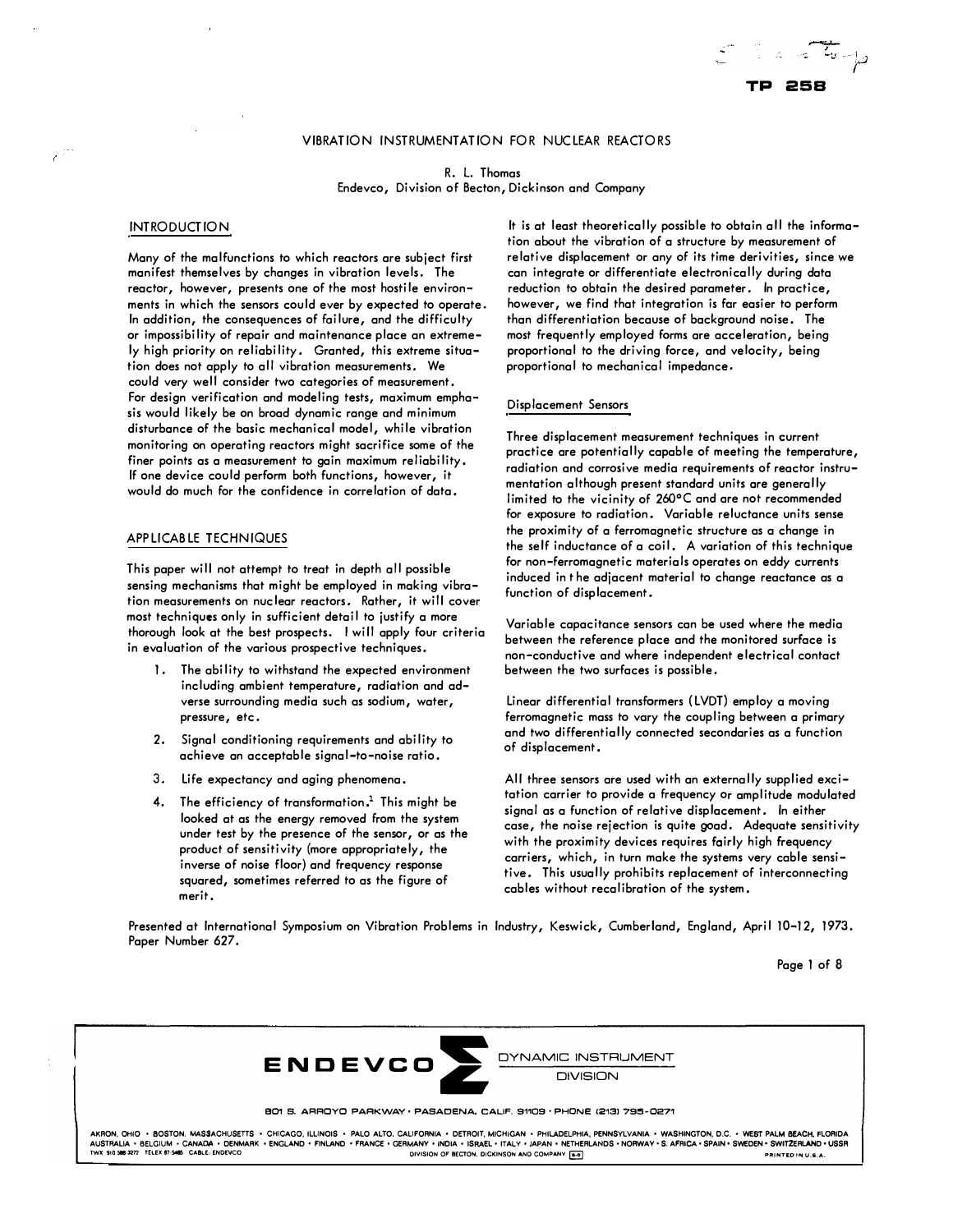From the standpoint of life or aging characteristics, all make a strong showing. Only the LVDT has any moving parts and even there, no moving electrical contact is involved. The common drawback of all displacement measurement techniques for vibration measurements is the small magnitude of displacement involved in meaningful vibration. For example, a vibration magnitude of 1 g at 1 kHz involves a peak to peak displacement of  $0.5 \times 10^{-8}$  meter. This is probably an order of magnitude below the noise floor of the best available system. Displacement signals thus derived are only marginally useful and electronic differentiation is out of the question. Displacement sensors therefore are not normally considered for reactor vibration measurments.

## Velocity Sensors

Two velocity measurement techniques are in common use which employ a cylindrical magnet moving inside a solenoidal coil to measure velocity. In one case the magnet takes the form of a probe which is attached to a moving member while the coil is attached to a reference surface. The output signal produced is proportional to the relative velocity between the two surfaces. This technique is only useful for relatively large displacements and can be ruled out for vibration measurements for much the same reasons noted for LVDT's.

In the second technique, the moving magnet is spring suspended within the solenoidal coil. The position of the magnet within the coil is thus a function of the acceleration of the coil and since the voltage induced in the coil is a function of the rate of change of position within the coil, the output signal for frequencies below the resonance of the spring-mass system is proportional to jerk, the time rate of change of acceleration. In practice, these sensors are designed for a resonance frequency below the lowest frequency of interest. The spring-mass system being damped second order, the output above resonance is asymptotic to a rate of 12 dB/octave. This being equivalent to double integrating with respect to time, the output signal in its useful frequency range is directly proportional to inertially referenced velocity.

Commercially available units of the latter type are rated for operation at temperatures to 400°C and presumably could be constructed of materials so that they would not be adversely effected by moderate levels of nuclear radiation. These sensors do tend to have a relatively narrow useful acceleration range, often being limited on the lower end to I g due to friction effects and at 50 to 100 g's on the upper end due to structural limitations. They also have a limited life due to wear of bearing surfaces which would probably rule out their use as operational monitors. The output signal is a clear, low impedance voltage that is linear with velocity. Electronic differentiation to obtain acceleration is not recommended however, for the reasons previously mentioned.

# Acceleration Sensors

A wide variety of devices are currently being marketed which fall into the general category of acceleration sensors. Keeping in mind the purpose of this paper in describing vibration instrumentation for nuclear reactors, the list can be shortened to three techniques for serious study. These are: strain gage accelerometers, piezoresistive accelerometers, and piezoelectric accelerometers. I have specifically excluded any device which requires electronic circuitry integral to the device as being unsuitable for the hostile environment of the reactor and of significantly lower reliability due to the larger number of active components exposed to the environment. Such devices could well find use external to the reactor however, such as the use of servo accelerometers for seismic studies. Also excluded as unsuitable are potentiometric and variable reluctance types for the reasons noted earlier.

#### Strain Gage Accelerometers

There really are two types of devices falling under this general description. They are referred to as bonded strain gage transducers and unbonded strain gage transducers. In the bonded type units, a conventional wire of coil gage is bonded to a spring mass system and serves to monitor the deflection of the inertial mass as the transducer is subjected to acceleration forces. This type is generally the less efficient of the two but has a potential advantage of being somewhat more rugged and operable to higher temperatures.

Unbonded units employ strain gage wire wound on a support mechanism which in turn directly strains the wires as a function of the forces on the inertial mass. In essence, the strain gage wires become the major contributor to the spring constant of the spring-mass system. These devices tend to have a significantly higher efficiency and have a higher figure of merit. The drawback of this technique is greater fragility and they must be damped to withstand shock and handling loads. Most types use fluid damping but higher performance units employ air damping which is more constant over the temperature range and useable to wider temperature extremes.

Currently available units are useable to a maximum temperature of approximately 120°C. The potential for higher temperature operation exists through the use of weldable strain gages which are a special version of the bonded gages previously mentioned. Within the useable temperature range, the thermal effects are basically a change in sensitivity as a function of temperature, and a change in static output with temperature. Both of these factors can be passively compensated to a considerable degree by close matching of individual gages and addition of compensating resistors in the bridge circuit. Static output is not really important in vibration measurements and can be effectively disregarded by capacitively coupling the transducer output to its signal conditioning amplifier.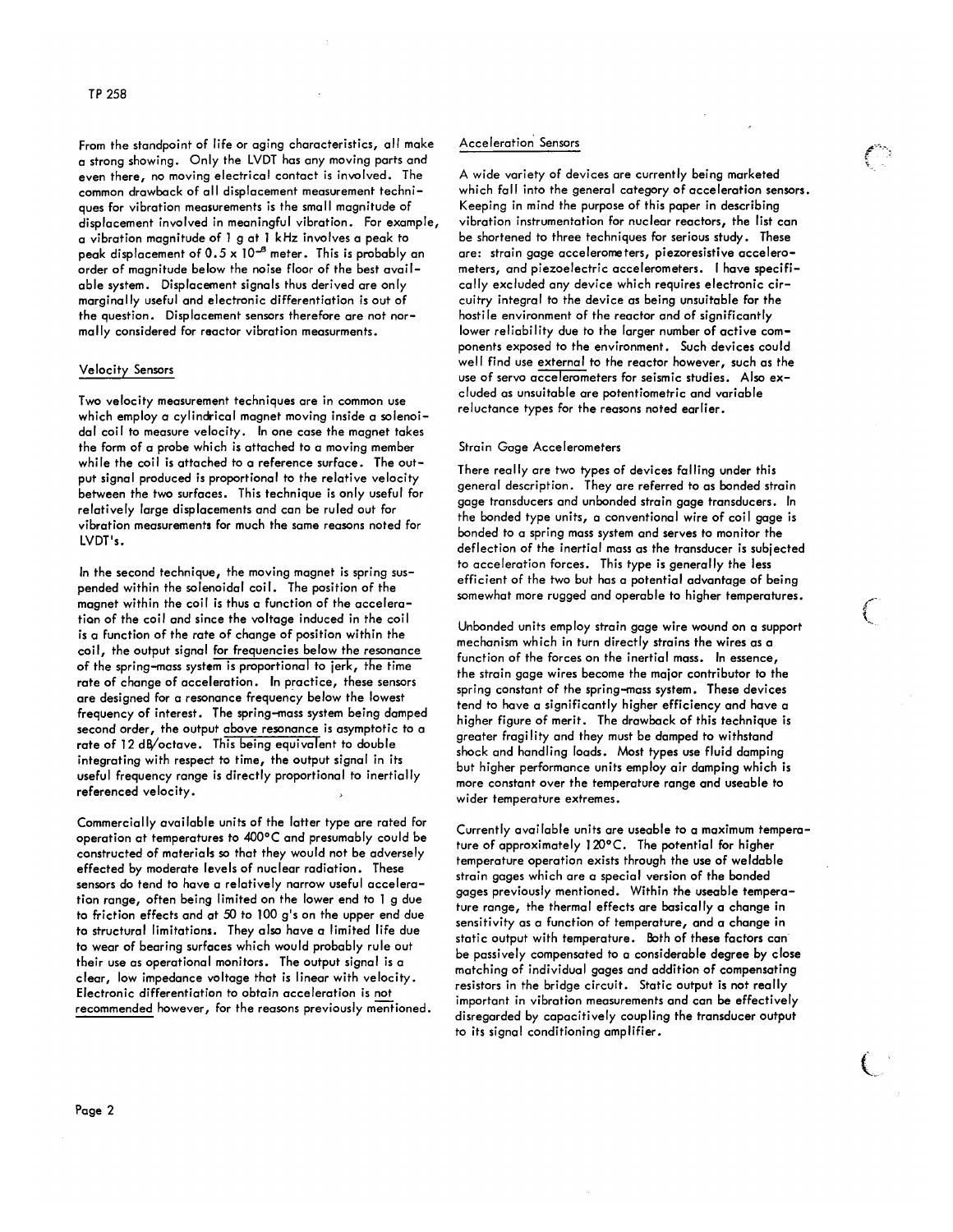There should be no direct effect from radiation except for possible degradation of cementing materials and insulation. The latter can be quite significant however, since a decreased resistance between signal leads and shield can seriously degrade system noise rejection.

Signal conditioning is straight forward with no special problems. Rather high amplification factors in the conditioning amplifiers are required, however, and the excitation power supply must have very good isolation from the power line. Typical signal levels from strain gage transducers are on the order of 20 to 40 millivolts full scale. This makes it very important that you select a transducer having a full scale acceleration range as near to your expected maximum as possible, to retain an acceptable signal-to-noise ratio.

In relative terms, the efficiency tends to be rather low for strain gage accelerometers, being three or more times more massive and having a figure of merit at least two orders of magnitude lower than either piezoresistive or piezoelectric types.

#### Piezoresistive Accelerometers

 $\left( \begin{array}{c} 1 \ 1 \end{array} \right)$ 

Piezoresistive accelerometers might well have been considered as a special case of the strain gage category except that their unique features seemed to warrant separate treatment. The sensing element generically is a silicon semiconductor strain gage which will have a gage factor up to 100 times that of metalic gages. As in the unbonded strain gage type, the more efficient designs are generally constructed such that the semiconductor element is the major factor in the system spring constant (see Figure 1). Unlike the strain gage units, however, most piezoresistive units have a high enough natural frequency that damping is not required for environmental survivability. Some low g, low frequency units do employ viscous damping to extend their useable frequency range.

Useful maximum temperature for commercially available units is presently 120°C although the technology does exist to extend the range to 260°C. Their behavior in the useful temperature range is much the same as for the strain gage types except they tend to be somewhat harder to compensate due to the non-linear nature of their unstrained resistance versus temperature curve.

Piezoresistive accelerometers appear to be capable of withstanding considerable radiation exposure. Battelle Memorial Institute reports<sup>2</sup> exposure to 6 x  $10^{15}$  n/cm<sup>2</sup> and 3 x  $10^{10}$ ergs/gm (C) gamma with satisfactory dynamic performance though undergoing significant changes in unstrained resistance. In another test,<sup>3</sup> satisfactory operation was observed after 5 x  $10^{15}$  n/cm<sup>2</sup> with negligible change in unstrained resistance. In a similar application, $4$  semiconductor strain gage pressure transducers were exposed to  $10^{15}$  n/cm $^2$  and 10<sup>8</sup> erg/gm (C) with less than 1% change in sensitivity.

The differences in observed susceptibility can be accounted for by the level of dopant used in the silicon. Heavily doped gages have lower resistivity and lower gage factors but are far more resistant to radiation effects. The failure mechanism in radiation damage to piezoresistive devices involves lattice changes in the crystaline structure. It is logical to expect then that any major change in unstrained resistance would also be accompanied by a corresponding change in the piezoresistive constants leaving the dynamic data somewhat suspect as well.

The real forte of piezoresistive accelerometers, however, is their transient handling ability. At very high dose rates such as would be encountered in nuclear weapon detonation, the accompanying electromagnetic pulse (EMP) would effectively block most measurement systems, although the total integrated flux could be relatively small. The combination of a high level signal, low source impedance, potentially good shielding and magnetic field rejection enable a measurement during the period of the transient. In devices designed with this application in mind (see Figure II), all materials used in their construction are selected for low cross section to minimize heating and are further selected to minimize differences in linear coefficients of expansion between the gages and the inertial mass thus assuring minimum perturbation of the primary data.

Signal conditioning of piezoresistive devices is straightforward with much the same considerations as for strain gages except that much lower amplification factors are required. The input impedance of the conditioning amplifiers should be high compared with the gage resistance to avoid source loading, due to their relatively high rate of change of unstrained resistance with temperature. As mentioned for strain gages, the output can be capacitively coupled to the amplifier to eliminate input offset voltage. DC coupling could prove beneficial however, for a check on static resistance if exposure to ratiation is involved.

Piezoresistive accelerometers can be considered to have unlimited life expectancy for dynamic data. Their efficiency is considerably higher than strain gage units although somewhat less than the piezoelectric types. They can also be made quite small if mass loading is a problem and their capability for steady state response is valuable when doing low frequency modal studies on light structures.

#### Piezoelectric Accelerometers

The sensing element in a piezoelectric transducer is a crystaline structure which causes an electrical charge to exist on its surfaces when opposing forces are applied. In an accelerometer, the forces are provided by a mounting base and an inertial mass. The two most common design approaches<sup>5</sup> are shown in Figure III. Both techniques shown measure vibration in the direction of their axis of symmetry. In the compression mode accelerometer design, the crystal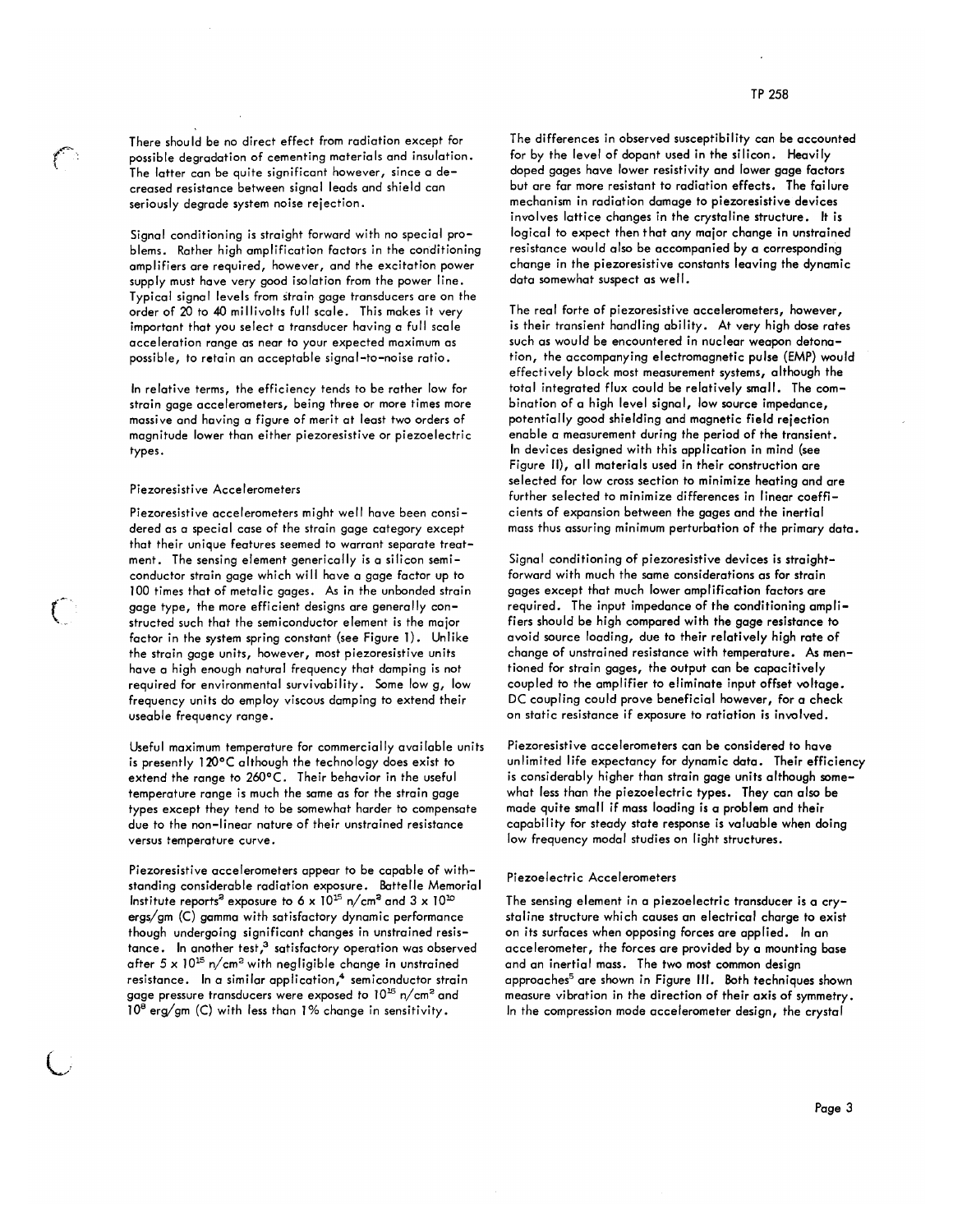is placed in preload by the central bolt securing the mass and crystal to the base. When the unit is accelerated upward, the inertial mass exerts a reaction force downward increasing the compressive force on the crystal. In the negative direction the mass acts to partially relax the preload resulting in a charge of the opposite polarity. The electrical charge generated on the crystal is given by:

$$
Q = d\sigma A
$$

where:  $d =$  piezoelectric constant of the crystal

- stressed area of the crystal
- $\sigma$  = stress on the crystal.

Shear mode accelerometer designs operate in much the same way except that the inertial mass acts to create a shear stress in the crystal instead of a compressive stress, and no preload is necessary since the reaction force of the mass is coupled to the crystal in either direction.

The piezoelectric constants referred to are a characteristic of the basic material used and are a function of the direction of stress and direction of measurement of the charge. For compression designs the  $d_{33}$  constant is governing. For shear designs the  $d_{15}$  constant is used.

## Piezoelectric Material Considerations

A great number of crystaline materials exhibit piezoelectric properties although not all have a combination of characteristics that would make them desirable for accelerometer use. Those listed in Table 1 by no means cover the field, but are representative of some of the more common types. Given in the table are: relative dielectric constant compared with free space  $(e/e_0)$ , the piezoelectric constant of interest in compression mode  $(d_{33})$ , the piezoelectric constant of interest in shear mode  $(d_{1g})$ , and Curie Temperature  $(T_c)$ . Curie temperature is that point above which the meterial no longer exhibits piezoelectric characteristics. Maximum useful temperature is obviously limited by Curie temperature but for transducer use, the practical limit is considerably lower in most cases due to resistivity decrease with temperature and by the shape of the sensitivity versus temperature curve.

Several different materials of the same generic type (lead zirconate titanate) are listed to illustrate the effect of small quantities of other elements in the material. These materials (called dopants) are added by the manufacturer to alter the basic crystal properties for optimizing one particular constant for a particular use. Meaningful discussion of characteristics then must be in terms of a given manufacturer's product rather than simple generic terms.

## Secondary Effects

Another factor not given in the table, but nonetheless of critical importance, is bulk resistivity and resistivity change with temperature. The reason for not listing it is that resistivity is highly variable from manufacturer to manufacturer

and from lot to lot for most ceramic materials. Even smaller amounts of foreign elements than are used to alter the crystal constants can have large effects on resistivity. Only in high purity monocrystaline materials is resistivity predictable enough to specify its actual magnitude and temperature variation. The customary practice therefore is to specify a minimum shunt resistance for a finished transducer at its maximum operating temperature.

Specific transducer designs are a compromise of many factors of which maximum operating temperature is one, albiet an important one. Devices are currently available for operation at 760°C although the benefits in increased sensitivity and lower noise make a lower maximum temperature rating desirable when very high temperature limits are not required. Behavior with temperature in the rated range of a piezoelectric accelerometer is a function of ambient temperature and of temperature flux. The sensitivity versus temperature curves of these materials are not linear functions and practical designs must balance the desire for a maximum temperature with a reasonably flat temperature curve.

## Pyroelectricity, An Important Consideration

When temperature gradients exist across the transducer another spurious signal source must be considered. This effect is referred to a pyroelectric output and is dependent upon the types of piezoelectric material used as well as the design of the accelerometer.<sup>6</sup>

There are three types of pyroelectric output possible: primary, secondary and tertiary. Primary pyroelectric output is the charge produced by a uniform temperature change throughout the piezoelectric material. Secondary pyroelectric output is the charge generated due to the dimensional change in the ceramic caused by uniform heating. Compression design accelerometers using ceramics exhibit both primary and secondary pyroelectric outputs. Shear designs exhibit only secondary outputs during uniform heating because the electrodes are applied to the radial surfaces parallel to the direction of polarization. Finally, tertiary pyroelectric outputs are produced as a result of dimensional changes in the crystal when non-uniform heating occurs. All piezoelectric accelerometers exhibit tertiary outputs including those using monocrystaline sensing elements.

Since pyroelectric outputs of all types are a function of the temperature gradient across the device, it becomes a function of the thermal time constant of the transducer as well. Through proper design, this phenomenon can be kept slow enough so that it is easily disregarded by high pass filtering of the accelerometer output at a frequency below the normal data band. Only for very large transients with very low frequency data need this be a real problem.

## **Radiation Effects**

As might be expected, the effects of nuclear radiation also vary greatly with the type of piezoelectric material. Under long term exposure to moderate flux levels, the radiation effect, when present, exhibits itself as a decrease in sensitivity and occasionally as a decrease in shunt resistance.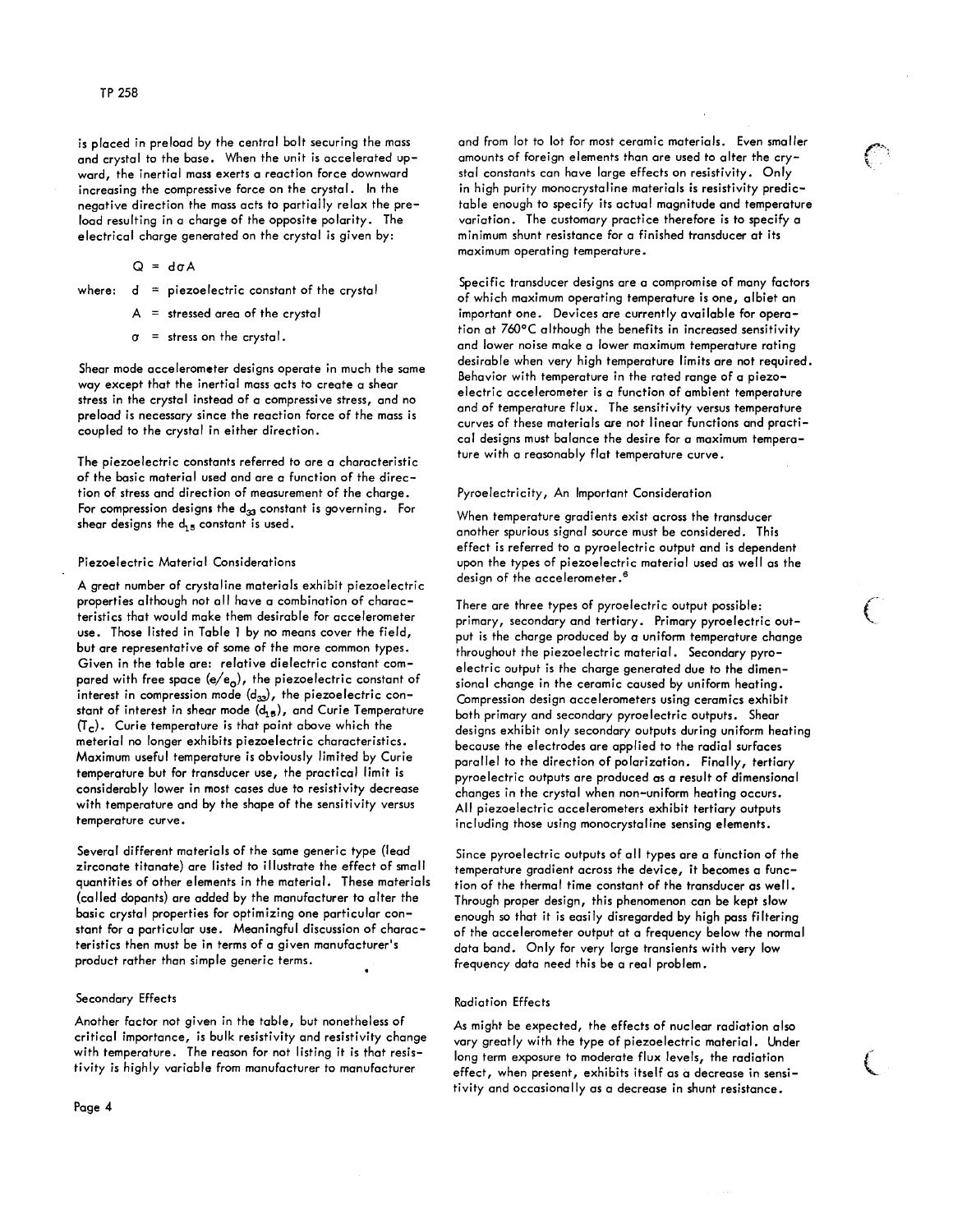At high rates involving substantial ionization, the deposited charge is inseparable from acceleration induced charge thereby masking data. For this reason, piezoelectric accelerometers are not normally used for monitoring nuclear weapons effects.

Battelle Memorial Institute<sup>2</sup> has tested piezoelectric accelerometers using quartz crystals to levels of  $1.8 \times 10^{16}$  n/cm<sup>2</sup> and  $1.3 \times 10^{11}$  ergs/gm (C) gamma with negligible difference in before and after radiation calibrations.

Lockheed Georgia Nuclear Laboratory<sup>7</sup> conducted tests on samples including quartz and some softer ceramics. In these tests, the accelerometers were excited dynamically and their outputs monitored during exposure. Most of the accelerometers continued to operate throughout exposure to  $1.2 \times 10^{15}$  n/cm<sup>2</sup> and  $1.8 \times 10^5$  ergs/gm (C) gamma although some indicated loss in sensitivity was noted. The indicated sensitivity loss as well as the malfunctions are rather inconclusive however, due to water intrusion in the peripheral electronics for these channels.

More recent testing by Aerojet Nuclear Systems<sup>8</sup> showed units employing Endevco Piezite® P14 and P15 elements to be within expected limits for calibration repeatibility after exposure to 2.5 x 10<sup>18</sup> n/cm<sup>2</sup> and 4 x 10<sup>10</sup> erg/gm (C) gamma. A lead zirconate titanate element transducer included for reference showed a sensitivity decrease of approximately 40%. Aerojet concluded that the apparent change in sensitivity is a function of Curie temperature for the piezoelectric material used.

The failure mechanism involved appears to be depolarization of the piezoelectric material. As would be expected, the "soft" ceramics such as Barium Titanate and Lead Zirconate Titanate tend to be most affected while the "harder" ceramics such as Piezite® P10, P14 and Lead Metaniobate show considerably less susceptibility. Monocrystaline materials such as Piezite® P15, Quartz and Lithium Niobate show no depolarization effects at the levels noted, as might be expected.

#### Signal Conditioning of Piezoelectric Transducers

Isolation, shielding and grounding are probably the most critical considerations in reactor instrumentation. High level noise is common and the opportunities for multiple grounding points, if one isn't careful, are manifold. It is recommended that all precautions possible be taken whether or not a problem is anticipated.

Triaxial hardline cable has proven to be very beneficial for its 100% shielding and for prevention of multiple grounding points of the signal return. When possible, the signal return legd from the transducer should be isolated from the case although adequate isolation can also be obtained using an isolated input charge amplifier, if transducer constraints do not allow internal isolation.

The use of a charge amplifier is a must for reactor instrumentation. Long lengths of cable and variations in cable length would make calibration problems untenable with a voltage system. For high temperature operation with the attendant low shunt resistance, a charge amplifier is necessary to preserve low frequency response. In a voltage system, the low frequency time constant is determined by the product of source capacitance (transducer plus cable) and shunt resistance. When the shunt resistance is in the giga ohm region, the low frequency cutoff can be held to a few Hertz, but with 10 k ohms shunt resistance, the time constant is so short that you get no low frequency data at all.

Special consideration must be given to the design of a charge amplifier to work with such low source resistances. Most laboratory charge amplifiers are rated for a minimum input shunt resistance of 10 megohms. This is entirely satisfactory for the majority of laboratory applications where the crystal material is operated well below its Curie temperature. It becomes a matter of concern however, when transducer designs begin to push the crystals upper limit of temperature capability. As a general rule, the bulk resistivity of insulators will decrease by a factor of ten for each 100°C increase.<sup>9</sup> A transducer with a comfortable leakage resistance of 1 G $\Omega$  at 260°C would show a decrease to 10 k $\Omega$  at 760°C. Not all designs will remain stable under those conditions and they tend to be somewhat noisier. The noise in such an amplifier is largely 1/f in nature and can be improved considerably by band limiting, if the very low frequency information is not necessary. The use of two terminal, in line, remote charge converters to reduce the noise effect of cable capacitance can likewise be quite beneficial.

## Long Life and an Unexpected Dividend

Extremely long life can generally be expected from piezoelectric sensors. As a matter of fact, a mean time between failure rate in excess of 10<sup>6</sup> hours has been demonstrated under conditions of temperature cycling to 480°C in an aircraft engine monitoring application using Piezite® P14 ceramic. Piezoelectric accelerometers are also the most efficient vibration sensing means available. They have perhaps an order of magnitude higher figure of merit than the next highest technique (piezoresistive) and included in the capability are the lowest mass accelerometers available.

One of the prime attributes of piezoelectric accelerometers is a factor which hasn't been mentioned thus far; that is, dynamic range. Most transducers have a relatively narrow range of physical input over which they are useful, and the user will generally select a range that comes closest to his expected maximum input (plus a little margin for miscalculation). With piezoelectric transducers, the dynamic range (i.e., the region between the lowest level that can be discerned in the output signal and the maximum level the transducer is rated for) is many decades wide. Practical measurements are made to a resolution of 100 µg with an accelerometer rated to 1000 g in a rotating equipment monitoring application.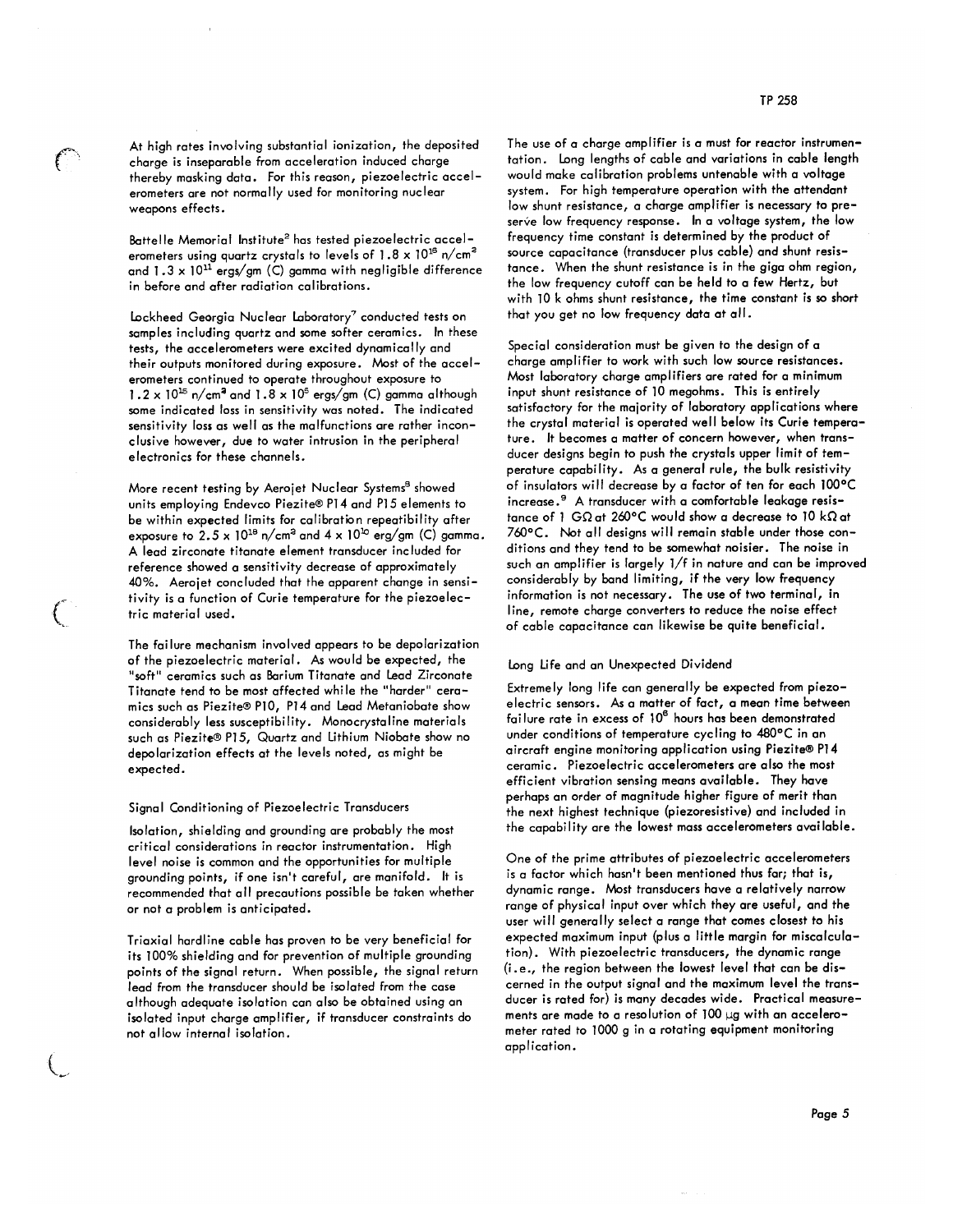## MECHANICAL CONSIDERATIONS

Operating temperature is certainly a very critical factor in selecting a vibration transducer, but size and mass can be equally important. If it doesn't fit, or if the presence of the transducer distorts the natural modes of the structure to the extent the data is invalid, it is of little value that it is capable of very high temperatures or has a very high sensitivity.

A recent study of vibration modes in prototype fuel rods illustrates the point. Size was an absolute criteria. It had to fit inside the tube. The accelerometer was also required to operate at 650°C to properly prototype the real system and acceleration had to be measured in two perpendicular axes each perpendicular to the axes of the fuel rod. The solution employed Piezite® P15 material in a bolted shear configuration to provide both sensors in a body 5.72 mm diameter by 30.5 mm long (see Figure IV). The sensitivity attained was 2 pC/g.

In a similar application, the combination of a somewhat lower maximum service temperature and a larger allowable size, enabled a sensitivity of 10  $pC/g$  in a housing 9.5 mm diameter by 31.75 mm long while retaining the capability of prolonged operation in a nuclear environment. For the engineering studies in the same program, Piezite® P8 ceramic material was substituted for the Piezite® P15 material for a resultant sensitivity of 75  $pC/g$  in the same housing. Maximum operating temperature for this biaxial unit is 315°C but the unit is not recommended for nuclear exposure.

An example of the isolated and shielded approach recommended is shown in Figure V. This triax cabled, biaxial accelerometer had the additional constraint of operating in a 2200 psi conductive media. The result, using Piezite® P8 ceramic material, is a sensitivity of 16 pC/g with a temperature limit of 315°C in a housing 12.7 mm diameter by 30.5 mm long. This unit provided the additional feature of weldable flanges on each end of its cylindrical housing for welding to the structure under test.

Perhaps the most severe environment that would be encountered in reactor vibration was the challenge for the device in Figure VI. This single axis accelerometer is designed for continuous operation at 650°C with intermittent operation to 760°C in liquid sodium, with nuclear exposure. The liquid sodium exposure imposes some unique problems. No brazing is permitted in the construction and particular attention must be given to surface finish.

The coaxial and triaxial cables shown in the above examples are extruded, solid wall stainless steel (or inconel) with a solid pack magnesium oxide or aluminum oxide dielectric. This cable has proven highly satisfactory for high temperature and nuclear radiation applications having excellent strength and low noise characteristics.

# **CONCLUSIONS**

When compared with the other options available for reactor vibration measurements, piezoelectric accelerometers can be concluded to be, by far, the most suitable. A wide variety of configurations and sensor materials are available enabling specific transducer designs to be optimized for the most important parameter. To assure maximum flexibility in designing for critical parameters, the potential user should specify size, mass, frequency response and maximum service temperature as closely to the known actual requirement as possible to assure best compromise of design tradeoffs.

## **REFERENCES**

- Epstein, Howard C., "Development and Application  $\mathbf{1}$ . of a 0.14 gm Piezoelectric Accelerometer," Proceedings of the 27th Annual Conference and Exhibit of the Instrument Society of America, 1972, paper 72-619, 6 pp.
- Chapin, W.E., Drennan, J.E., and Hamman, D.J.,  $2.$ "The Effect of Nuclear Radiation on Transducers,' Battelle Memorial Institute, REIC Report No. 43, TIC Report No. 3, October 31, 1966, 126 pp.
- Langdon, W.R., Bennett, W.K., Decker, W.T., and 3. Garland, W.E., "Radiation Effects on Piezoresistive Accelerometers," IEEE Transactions on Industrial Electronics and Control Instrumentation, April 1970, Volume IECI-17, No. 2, pp. 99-104.
- Terry, F.D., Kindred, R.L. and Anderson, S.D., 4. "Transient Nuclear Radiation Effects on Transducer Devices and Electrical Cables," Phillips Petroleum Company, Atomic Energy Division, IDO-17103, TID-4500, November 1965, 68 pp.
- Bouche, R.R., "Understanding Accelerometers," The 5, Electronic Engineer, Vol. 26, No. 4, 1967, pp 90-94.
- 6. Bouche, R.R. and Lovelace, E.E., "Accelerometer Characteristics Used in Transient Motion and Nuclear Applications," presented at the AFSWC Symposium on Instrumentation for Nuclear Weapons Effects Simulation, Kirtland Air Force Base, Albuquerque, New Mexico, March 1970, Endevco Technical Paper 250.
- 7. Anon, "Electronic Components Testing in Nuclear Environment, Test 3, Transducers II," Lockheed Georgia Nuclear Laboratory Report ER9815, NAS 8-20474, February 1968, 74 pp.
- Anon, "Evaluation of Irradiation Test Results for 8. Candidate NERVA Piezoelectric Accelerometers, Ground Test Reactor Irradiation Test No. 22," Aerojet Nuclear Systems Company Final Report No. T102-FHT08-W150f8, December 1971, 75 pp.
- Whittier, R.M. and Ensor, L.C., "Accelerometers 9. Developed for Vibration Measurement at High Temperature," Proceedings of the 25th Annual Conference of the Instrument Society of America, 1970, Paper Number 606-70, 8 pp.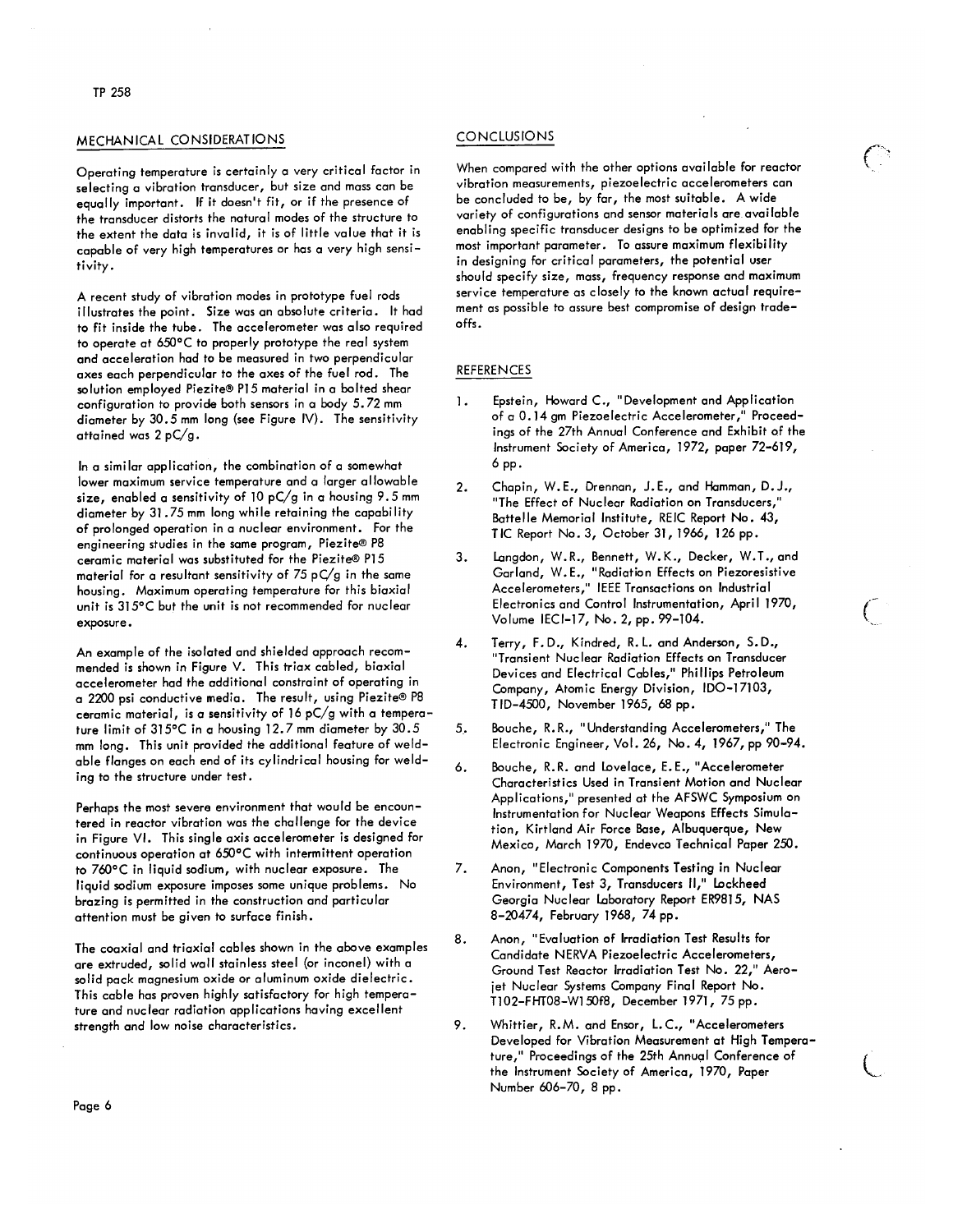# REFERENCES (Continued)

 $\left($ 

- Mattiat, O.E., "Ultrasonic Transducer Materials," 10. Plenum Press, 1971.
- Anon, "Glenite Piezoceramics," Gulton Industries  $11.$ Sales Catalog, June 1971.

| Material              | $\,$ e/e $\,$ | $d_{33}$<br>(pC/N) | $d_{15}$<br>(pC/N) | T <sub>c</sub><br>(°C) | Note            |
|-----------------------|---------------|--------------------|--------------------|------------------------|-----------------|
|                       |               |                    |                    |                        |                 |
| PZT <sub>2</sub>      | 450           | 152                | 440                | 370                    | Note 1          |
| PZT5H                 | 3400          | 593                | 741                | 190                    | Note 1          |
| PZT8                  | 1000          | 225                | 330                | 300                    | Note 1          |
| <b>HA-11</b>          | 600           | 86                 | 125                | 130                    | Note 2          |
| $HS-21$               | 1150          | 148                | 225                | 120                    | Note 2          |
| HDT-31                | 1300          | 280                | 360                | 330                    | Note 3          |
| $G-1500$              | 1700          | 370                | 540                | 360                    | Note 3          |
| $G - 2000$            | 250           | 80                 | 115                | 400                    | Note 4          |
| P8                    | 1500          | 260                | 460                | 370                    | Note 5          |
| <b>P10</b>            | 170           | 17.5               | 22                 | 480                    | Note 5          |
| P14                   | 150           | 18.0               | 22                 | 675                    | Note 5          |
| P15                   | 84            | 6                  | 68                 | 1200                   | Note 5          |
| Zn0                   | $\mathbf{1}$  | 12.4               | 8.6                | not ferroelectric      | low resistivity |
| Be0                   | 7.6           | .24                |                    | very high              | expensive       |
| $SiO2$ (X cut quartz) | 4.5           | 2.2 $(d_{11})$     | $.85(d_1)$         | 570                    | Note 6          |
| $Li$ Ga $02$          | 7.0           | 7.6                | $-6.1$             | not ferroelectric      | Note 7          |
| LiNb0 <sub>3</sub>    | 29            | 20.3               | .9                 | 1210                   |                 |
| LiTaO <sub>3</sub>    | 51            | 8                  | 26                 | 660                    |                 |
| $PbNb_2O_6$           | 190           | 85                 |                    | 935                    |                 |
| Tourmaline            | 7.1           | 1.8                | 3.7                | not ferroelectric      | Note 8          |

# TABLE 1

Properties of Typical Piezoelectric Materials

**NOTE**  $\blacksquare$ 

Proprietary materials of Vernitron Ltd., <sup>10</sup> basically lead zirconate titanate.

Proprietary material of Gulton Industries, 11 basically barium titanate.  $2.$ 

Proprietary material of Gulton Industries, 11 basically lead zirconate titanate. 3.

- Proprietary material of Gulton Industries, <sup>11</sup> basically lead metaniobate. 4.
- 5. Proprietary material of Endevco, not sold except as part of transducers.
- $\mathsf{T}_{\mathsf{C}}$  listed is not Curie temperature but point at which the material goes through 6. a rather drastic phase change. Practical upper limit is set by a pressure sensitive<br>phenomenon called twinning. Normally assumed maximum is 260°C.
- 7. Maximum service temperature is approximately 700°C.

8. Maximum service temperature is approximately 800°C.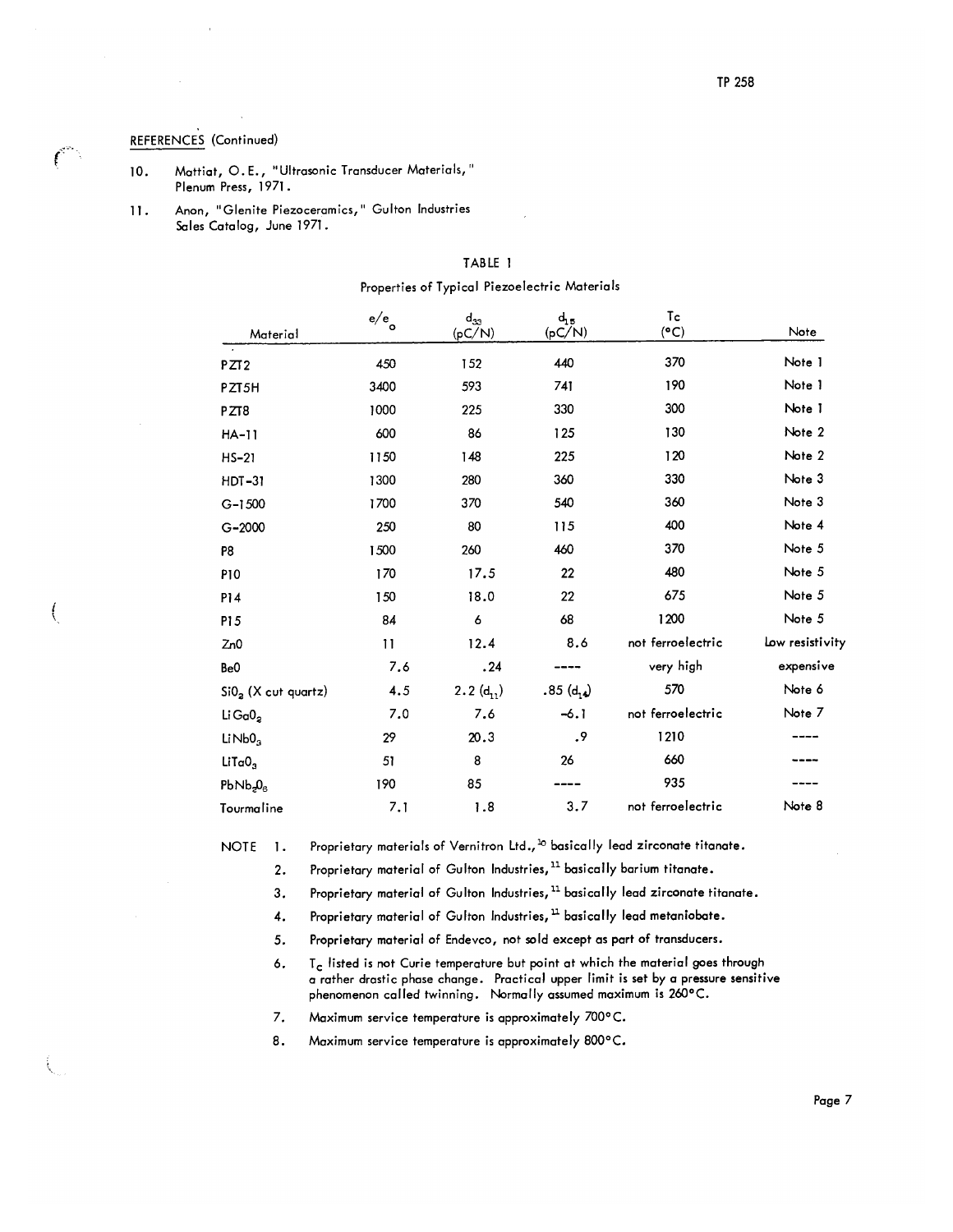TP 258